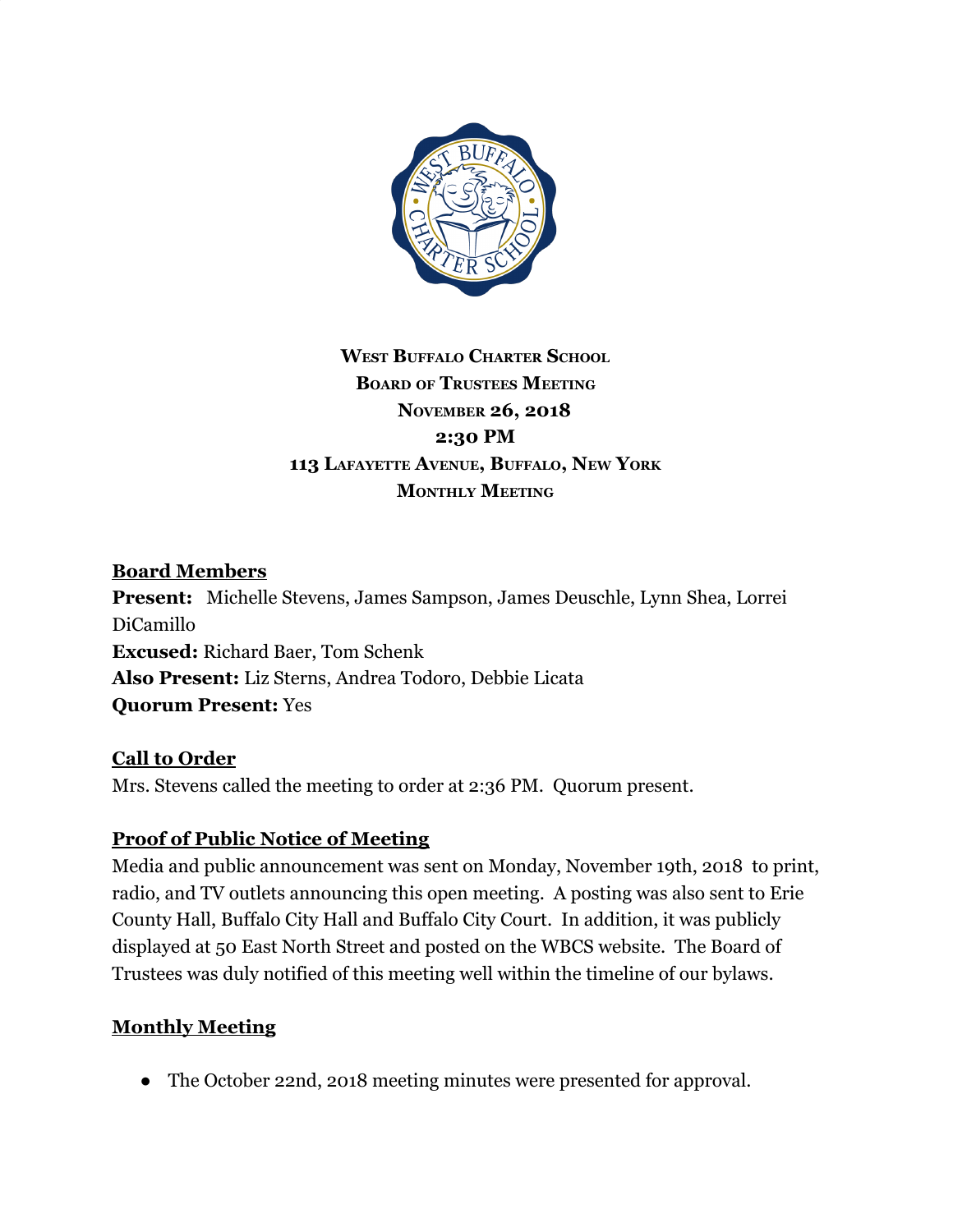# **Upon motion duly made by Mr. Deuschle and seconded by Mrs. Shea, the October 22nd, 2018 minutes were approved as presented. All in favor. Non-opposed.**

# **Financial Report**

Mrs. Sterns presented the financial reports for the period ending October 31st, 2018 (a copy is attached hereto and made a part hereof).

- Mrs. Sterns responded to questions regarding personnel expenses.
- Discussion regarding Prevention Specialist and Ripple Coach roles versus Social Worker.

**Upon motion duly made by Mr. Sampson and seconded by Mrs. Shea, the board approved to add a Social Worker position to the WBCS staff. All in favor. Non-opposed.**

**Upon motion duly made by Mr. Sampson and seconded by Mr. Deuschle, the Cullen Grant for the two new positions was approved as presented. All in favor. Non-opposed.**

● Discussion regarding Pre-K.

**Upon motion duly made by Mr. Sampson and seconded by Mrs. Shea, the October 31st, 2018 financials were approved as presented. All in favor. Non-opposed.**

**Upon motion duly made by Mr. Sampson and seconded by Mr. Deuschle, the board approved Mrs. Sterns to advertise and to obtain a bid for the sale of the corner lot at Dewitt Street.**

# **School Leader Report**

Mrs. Todoro presented the School Leader report (a copy is attached hereto and made a part hereof).

● Canisius College and Lorrei DiCamillo have been officially approved by SED as our institutional partner and institutional representative on the BoT.